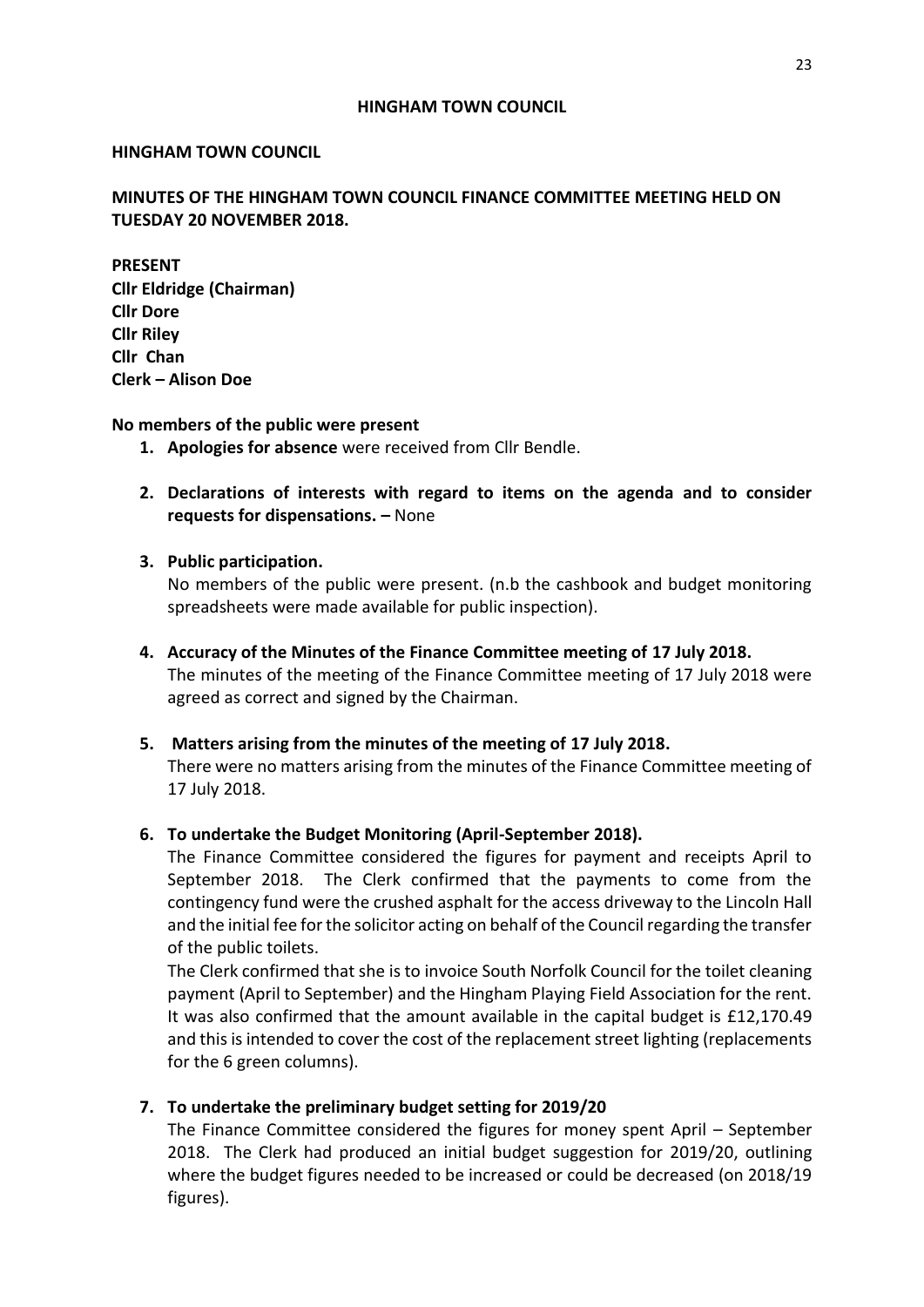The Clerk suggested that the budget figure to cover the cost of stationary could be reduced (from £300-£200).

It was also suggested that the following budget figures would need to be increased (See Appendix A for figures):

Handyman's salary and Clerks salary – to cover changes in the pay scales as advised by NALC, and any incremental rises awarded to employees.

Employer's contributions for NI and Pension - to cover changes in rates payable and increases in wages.

Bus shelter – as maintenance work is required on the Market Place bus shelter.

Website - as the hosting charge from NorfolkALC has increased.

Chairman's Allowance – as notified by South Norfolk Council

With regard to the figures for receipts – The Clerk suggested removing the figure for rent from the fair as they had not visited Hingham for some time – (not as yet in 2018/19).

It was also confirmed by the Clerk that interest was being paid on amounts in 2 of the bank accounts therefore a figure was added to the expected receipts for 2019/20.

All of the suggested amendments were agreed by the Committee

The issue of the budget for the toilets was discussed – it was agreed to keep the toilets within the budget to ensure that expenditure of the commuted sum could be monitored and the need for raising additional money through the precept could be assessed, (when the transfer of the toilets is complete).

# **8. To undertake the internal financial check.**

A random sample of transactions were cross referenced – between the cashbook, paying in book, cheque book, minutes, receipt book and invoices. No errors were found.

The meeting ended at 9.20pm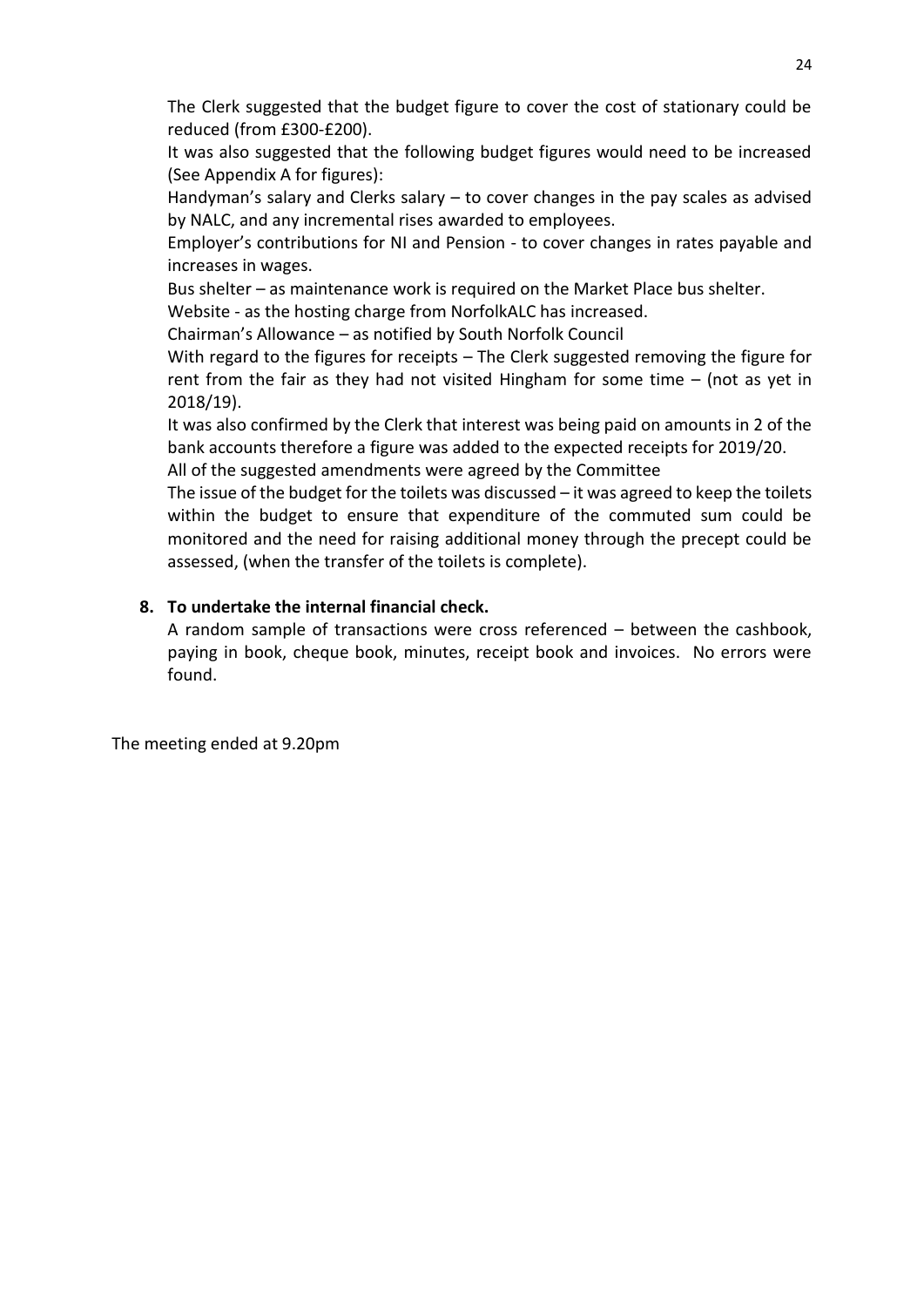#### APPENDIX A

# Receipts - (and shown as a percentage against the budget) for Apr – Sep 2018 and suggested budget figures for 2019/20

|                                     |                 | 2018/19 Budget as agreed 02 January 2018                   |            |                       |  |  |
|-------------------------------------|-----------------|------------------------------------------------------------|------------|-----------------------|--|--|
|                                     | % OF            |                                                            |            |                       |  |  |
|                                     | <b>BUDGET</b>   |                                                            |            |                       |  |  |
|                                     | <b>RECEIVED</b> |                                                            |            |                       |  |  |
|                                     | (APR-SEP        |                                                            |            |                       |  |  |
| <b>SUGGESTED BUDGET FOR 2019/20</b> | 2018)           |                                                            | budget     | <b>APR-SEP 2018</b>   |  |  |
|                                     |                 | General income not including CIL and EVENTS or VAT REFUNDS |            | <b>TOTAL RECEIVED</b> |  |  |
|                                     |                 | 100.00% Precept                                            | £61,000.00 | £61,000.00            |  |  |
|                                     |                 | 100.00% Government grant allocated by SNC                  | £1,008.00  | £1,008.00             |  |  |
| £100.00                             |                 | Interest                                                   | £0.00      | £163.04               |  |  |
| £3,500.00                           |                 | 94.86% Cemetery charges                                    | £3,500.00  | £3,320.00             |  |  |
| £100.00                             |                 | 0.00% HPFA rent                                            | £100.00    | £0.00                 |  |  |
| £0.00                               |                 | 0.00% Rent from Fair                                       | £40.00     | £0.00                 |  |  |
| £3,427.00                           |                 | 0.00% Fee from SNC for cleaning toilets figure             | £3,427.00  | £0.00                 |  |  |
| £3,619.29                           |                 | 0.00% Fee from NCC for grasscutting                        | £3,619.29  | £0.00                 |  |  |
|                                     |                 |                                                            |            |                       |  |  |
| £10,746.29                          | 90.09%          | <b>BUDGET TOTAL</b>                                        | £72,694.29 | £65,491.04            |  |  |
|                                     |                 |                                                            |            |                       |  |  |
|                                     |                 | other ad hoc income -                                      |            |                       |  |  |
|                                     |                 | CIL                                                        |            | £5,908.78             |  |  |
|                                     |                 | NCC - COMMMUNTY CAR                                        |            | £180.00               |  |  |
|                                     |                 | CBF INVESTMENT 132001129S                                  |            | £17.86                |  |  |
|                                     |                 | <b>EVENTS</b>                                              |            | £540.00               |  |  |
|                                     |                 | ABEL HOMES COMMUNTY FUND(REF HOPS ALE)                     |            | £500.00               |  |  |
|                                     |                 |                                                            |            |                       |  |  |
|                                     |                 | <b>OVERALL TOTAL RECEIVED</b>                              | £72,637.68 |                       |  |  |
|                                     |                 |                                                            |            |                       |  |  |

Payments (and shown as a percentage against the budget) for Apr – Sep 2018 and suggested budget figures for 2019/20

| SUGGESTED BUDGET FOR 2019/20 | <b>BUDGET</b><br>SPENT (APR-<br>SEP 2018) | General projected expenditure not including CIL, CAPITAL,<br><b>EVENTS or RESERVES</b> |            | APR-SEP    |         |              |
|------------------------------|-------------------------------------------|----------------------------------------------------------------------------------------|------------|------------|---------|--------------|
|                              |                                           |                                                                                        |            | <b>NET</b> | VAT     | <b>TOTAL</b> |
| £5,000.00                    | 7.17%                                     | Contingency                                                                            | £5,000.00  | £358.33    | £21.67  | £380.00      |
|                              |                                           | <b>Footway lighting</b>                                                                |            |            |         |              |
| £7,000.00                    | 43.53% Energy                             |                                                                                        | £7,000.00  | £3,047.15  | £609.43 | £3,656.58    |
| £4,000.00                    | 36.77%                                    | Maintenance                                                                            | £4,000.00  | £1,470.96  | £294.18 | £1,765.14    |
| £1,000.00                    | 25.00%                                    | Repairs                                                                                | £1,000.00  | £250.00    | £50.00  | £300.00      |
| £3,000.00                    | 0.00%                                     | Replacements                                                                           | £3,000.00  | £0.00      |         | £0.00        |
|                              |                                           |                                                                                        |            |            |         |              |
|                              | 31.79%                                    | <b>TOTAL</b>                                                                           | £15,000.00 | £4,768.11  | £953.61 | £5,721.72    |
|                              |                                           | <b>Open spaces</b>                                                                     |            |            |         |              |
| £7,500.00                    | 48.26%                                    | Handyman salary                                                                        | £7,000.00  | £3,377.92  |         | £3,377.92    |
| £11,000.00                   | 22.04%                                    | Grasscutting                                                                           | £11,000.00 | £2,424.45  | £484.89 | £2,909.34    |
| £4,000.00                    | 8.63%                                     | <b>Trees, ditches</b>                                                                  | £4,000.00  | £345.00    | £69.00  | £414.00      |
| £100.00                      | 42.39%                                    | Maintenance/equipment                                                                  | £100.00    | £42.39     | £7.54   | £49.93       |
| £500.00                      | 0.00%                                     | Church Yard repairs/Maintenance                                                        | £500.00    | £0.00      |         | £0.00        |
| £300.00                      | 0.00%                                     | Cemetery refurbishment                                                                 | £300.00    | £0.00      |         | £0.00        |
| £1,000.00                    | 0.00%                                     | Cemetery / memorial repairs                                                            | £1,000.00  | £0.00      |         | £0.00        |
| £100.00                      | 66.50%                                    | Skatepark                                                                              | £100.00    | £66.50     | £13.30  | £79.80       |
| £60.00                       | 0.00%                                     | Church Lights                                                                          | £60.00     | £0.00      |         | £0.00        |
| £200.00                      | 0.00%                                     | signs                                                                                  | £200.00    | £0.00      |         | £0.00        |
|                              | 25.79%                                    | <b>TOTAL</b>                                                                           | £24,260.00 | £6,256.26  | £574.73 | £6,830.99    |
|                              |                                           | <b>Amenities</b>                                                                       |            |            |         |              |
| £500.00                      | 0.00%                                     | Church clock repairs, maintenance                                                      | £500.00    | £0.00      |         | £0.00        |
| £2.000.00                    | 0.00%                                     | <b>Bus shelters</b>                                                                    | £500.00    | £0.00      |         | £0.00        |
| £2,500.00                    | 0.00%                                     | Community car scheme                                                                   | £2,500.00  | £0.00      |         | £0.00        |
| £300.00                      | 0.00%                                     | Christmas tree, lights                                                                 | £300.00    | £0.00      |         | £0.00        |
| £0.00                        |                                           | Town sign                                                                              | £0.00      | £0.00      |         | £0.00        |
| £569.00                      | 60.18%                                    | Toilet cleaning products/holiday cover                                                 | £655.00    | £394.18    | £46.82  | £441.00      |
| £2,858.00                    | 51.12%                                    | Toilet cleaning salary                                                                 | £2,775.00  | £1,418.62  |         | £1,418.62    |
| £140.00                      | 34.44%                                    | Rates, cemetery, water inc fairland                                                    | £140.00    | £48.21     |         | £48.21       |
| £600.00                      | 0.00%                                     | Dog bin emptying                                                                       | £600.00    | £0.00      |         | £0.00        |
| £200.00                      | 125.93%                                   | replacement bins (dog/litter/grit)                                                     | £200.00    | £251.85    | £50.37  | £302.22      |
|                              |                                           |                                                                                        |            |            |         |              |
|                              | 25.86%                                    | <b>TOTAL</b>                                                                           | £8,170.00  | £2,112.86  | £97.19  | £2,210.05    |